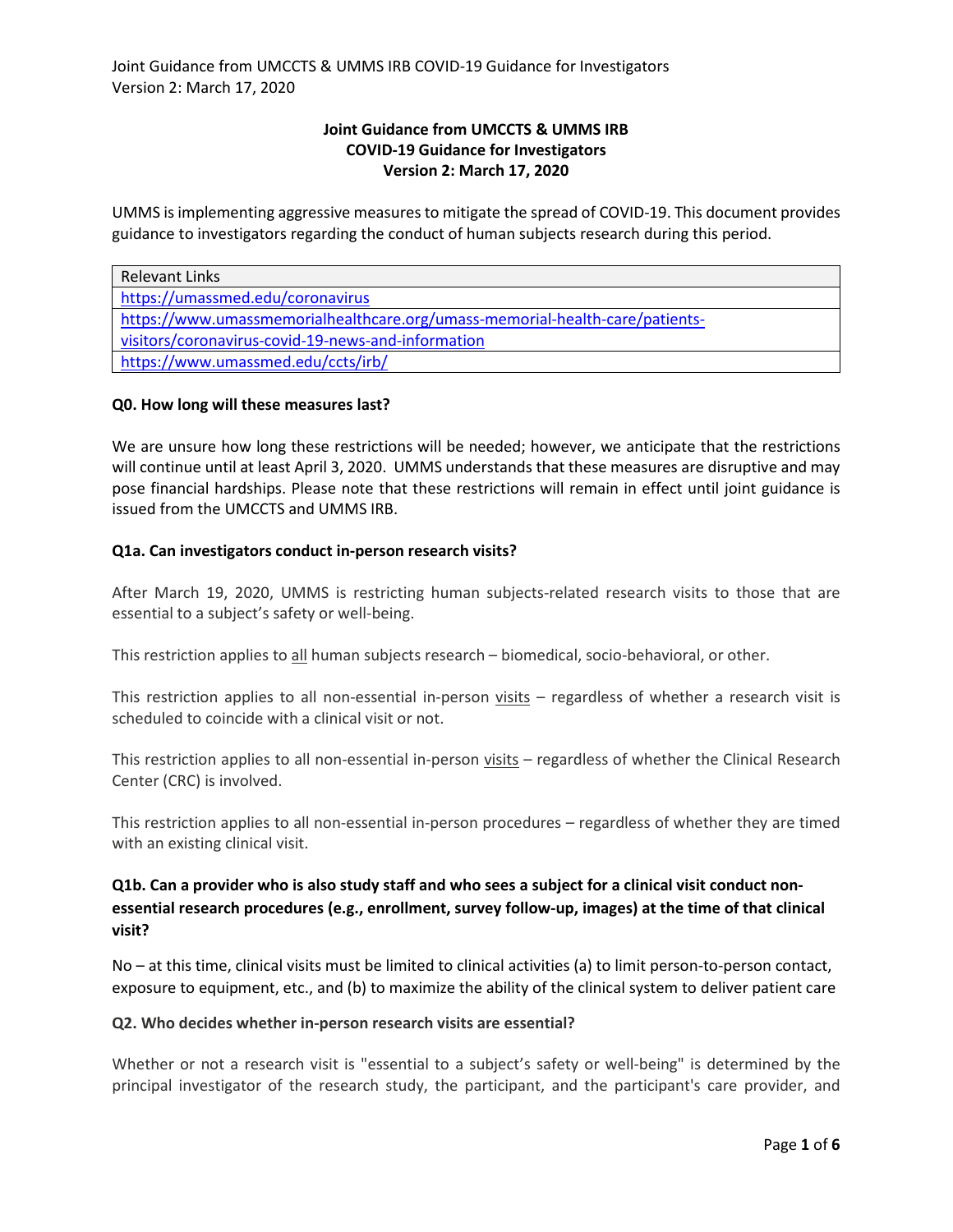should be informed by current public health guidance regarding the COVID-19 outbreak. It is the PI's responsibility to lead study staff accordingly.

Please notify the Sponsor of your studies about these changes.

### **Q3. What about new enrollments?**

Enrollment of new patients on a clinical trial will be allowed only if:

1) participation in the trial is critical for the research participant's well-being. These studies must be discussed on a case-by-case basis with the IRB Chair.

Or 2) the trial is focused on evaluation of medications for COVID19 prevention or therapy.

Before enrolling new subjects into studies with in-person visits, the PI should assess

- How might long-term disruptions impair the ability of the subject team to monitor subjects and a subject's ability to participate safely. With respect to ensuring subject safety, the PI should consider the long-term administration of study interventions and investigational products, as well as the conduct of procedures required to ensure or monitor a subject's safety. *Note that the availability of resources may diminish after a subject enrolls.*
- The potential effect of missed visits on data integrity

Enrollment into any study that is or can be conducted entirely remotely may continue. All activities – recruitment, consent, documentation of consent (when applicable), and all other research activities – must be conducted remotely.

# **Q4. Are there examples of studies that are not essential to a subject's well-being or that do not offer a prospect of direct benefit?**

Examples of studies not essential to a subject's well-being include (but are not limited to):

- Comparative effectiveness studies
- Biospecimen collection studies
- All non-interventional research

# **Q5. What about subjects who are already enrolled (i.e., existing enrollments)?**

Contact subjects to conduct virtual visits, or to temporarily postpone or cancel in-person research visits that are not essential to the safety or well-being of the subject.

Where possible, convert in-person interactions to virtual ones using secure methods – such as [REDCap,](https://www.umassmed.edu/it/services/research-technology/services/basic-research-solutions/redcap/) [Qualtrics, Zoom,](https://www.umassmed.edu/it/services/productivity-tools-and-services/) phone, and [secure email.](https://www.umassmed.edu/it/services/productivity-tools-and-services/)

Do not use Google Docs or Dropbox to communicate with subjects. As a general rule, regular email, text messaging, and voicemail should be handled as though the communications are public. Do not use them for confidential research information.

#### **Q6. What should we do about study specific labs that are required for patient safety?**

Labs that are necessary for patient safety must be conducted.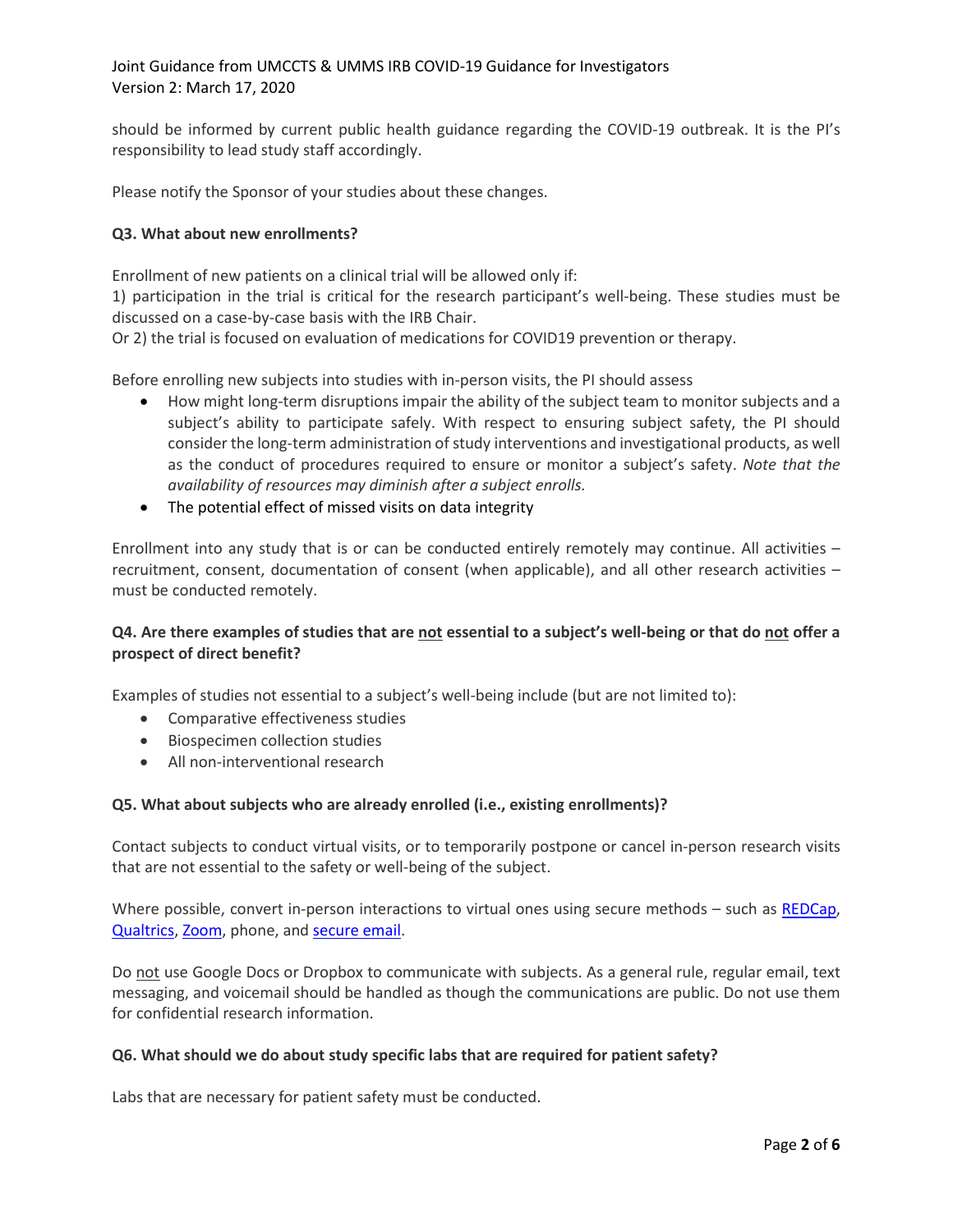As instructed in the 3/12 memo, changes made to protocols in order to eliminate apparent immediate hazards to subjects, including the use of alternate laboratory facilities, can be made without prior IRB review and approval. However, they must then be reported to the UMMS IRB within 5 days in accordance with *HRP-801 INVESTIGATOR GUIDANCE: Prompt Reporting Requirements* [\(https://www.umassmed.edu/ccts/irb/investigator-guidance/\)](https://www.umassmed.edu/ccts/irb/investigator-guidance/).

To the extent possible, the use of external labs should be restricted to safety labs. Please be advised that use of external labs has billing implications that have not been resolved.

# **Q7. What about subjects who are already enrolled (i.e., existing enrollments) who require study drugs?**

The PI will need to work with Investigational Drug Services on any proposed changes in dispensation [\(mailto:IDS@umassmemorial.org\)](mailto:IDS@umassmemorial.org). If a PI determines that they can safely dispense and monitor the study drug, and if IDS can support the plan, then this may proceed as a change to eliminate an immediate apparent hazard to subjects.

Study drugs may not be shipped by mail.

### **Q8. When an in-person visit is essential to a subject's well-being, what are the COVID-19 requirements?**

The clinical care procedures in effect at the time and location of the visit apply. UMMHC ambulatory clinical/practice procedures include the requirement that all staff and visitors undergo screening for travel, symptoms, and potential exposures.

The study team is responsible to know and adhere to clinical requirements. The requirements outlined below may become more restrictive at any time.

- Accompanying family members are limited to 1 person per study participant
- Twenty-four hours prior to the visit, all research participants should be phone screened for fever, cough and flu-like symptoms by research staff, with repeat screening by research staff at the time of an in-person visit. Those who screen positive will require triage as per UMMHC protocol before being cleared to participate in an in-person research visit. More information on screening and triage is available on the UMMHC coronavirus site [https://www.umassmemorialhealthcare.org/umass-memorial-health-care/patients](https://www.umassmemorialhealthcare.org/umass-memorial-health-care/patients-visitors/coronavirus-covid-19-news-and-information)[visitors/coronavirus-covid-19-news-and-information](https://www.umassmemorialhealthcare.org/umass-memorial-health-care/patients-visitors/coronavirus-covid-19-news-and-information)

#### **Q9. What if a visit that is essential to a subject's well-being cannot be conducted?**

PI's should take steps to minimize potential risks to subjects.

Protocol deviations that increase the risk of harm to subjects must be reported to the UMMS IRB within 5 days in accordance with *HRP-801 INVESTIGATOR GUIDANCE: Prompt Reporting Requirements* [\(https://www.umassmed.edu/ccts/irb/investigator-guidance/\)](https://www.umassmed.edu/ccts/irb/investigator-guidance/).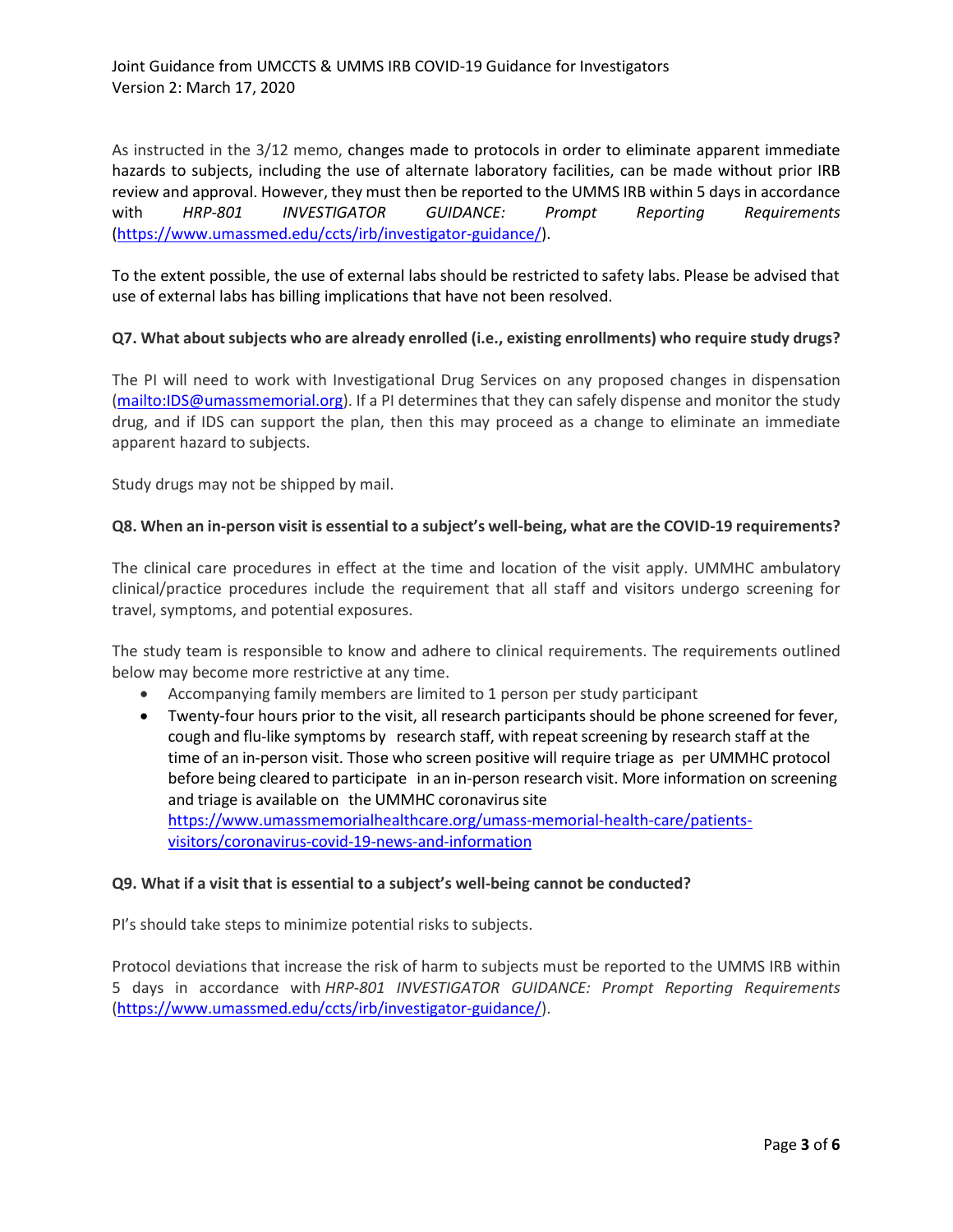Joint Guidance from UMCCTS & UMMS IRB COVID-19 Guidance for Investigators Version 2: March 17, 2020

### **Q10. What if my study is reviewed by an external IRB?**

After March 19, 2020, UMMS is restricting human subjects-related research visits to those that are essential to a subject's safety or well-being. This includes all research that is reviewed by an external IRB.

Check the external IRB's website for any additional requirements. The external IRB may have different reporting requirements and timelines than the UMMS IRB.

Check the external IRB's applicable SOPs. Contact the UMMS IRB if you are not sure of the applicable SOPs.

### **Q11. What can investigators do without prior IRB review and approval?**

Changes to eliminate apparent immediate hazards to subjects can be made without prior IRB review and approval. However, they must then be reported to the UMMS IRB within 5 days in accordance with *HRP-801 INVESTIGATOR GUIDANCE: Prompt Reporting Requirements* [\(https://www.umassmed.edu/ccts/irb/investigator-guidance/\)](https://www.umassmed.edu/ccts/irb/investigator-guidance/).

### **Q12. What changes require prior IRB review and approval?**

All changes require prior IRB review and approval with the exception of changes to eliminate apparent immediate hazards to subjects.

#### **Q13. How should changes be submitted or reported to the UMMS IRB?**

Changes to eliminate apparent immediate hazards to subjects must be initially submitted as Reportable New Information. For step-by-step instructions on *How to Submit a Reportable New Information (RNI)*, visit the eIRB Job Aids[: https://www.umassmed.edu/ccts/irb/eirb2/job-aids-ii/](https://www.umassmed.edu/ccts/irb/eirb2/job-aids-ii/)

An RNI to report a change to eliminate an apparent immediate hazard should describe the hazard, the changes implemented, and any additional information that may inform the IRB's risk assessment.

Changes that are intended to become permanent must (also) be submitted as a Modification.

#### **Q14. What does not need to be submitted or reported to the UMMS IRB?**

Study teams do not need to report to the UMMS IRB

- That they have temporarily halted enrollment
- That they have implemented institutionally mandated COVID-19 screening procedures
- Missed visits, study visits out of window, and specific remote visits so long as these deviations did not put subjects at increased risk of harm

The following should, however, be documented in the study binder

- All temporary changes to enrollment status
- All interactions with research participants, including COVID-19 screening procedures
- All protocol deviations

Notes to file should cite this guidance to document why reporting to the UMMS IRB is not required.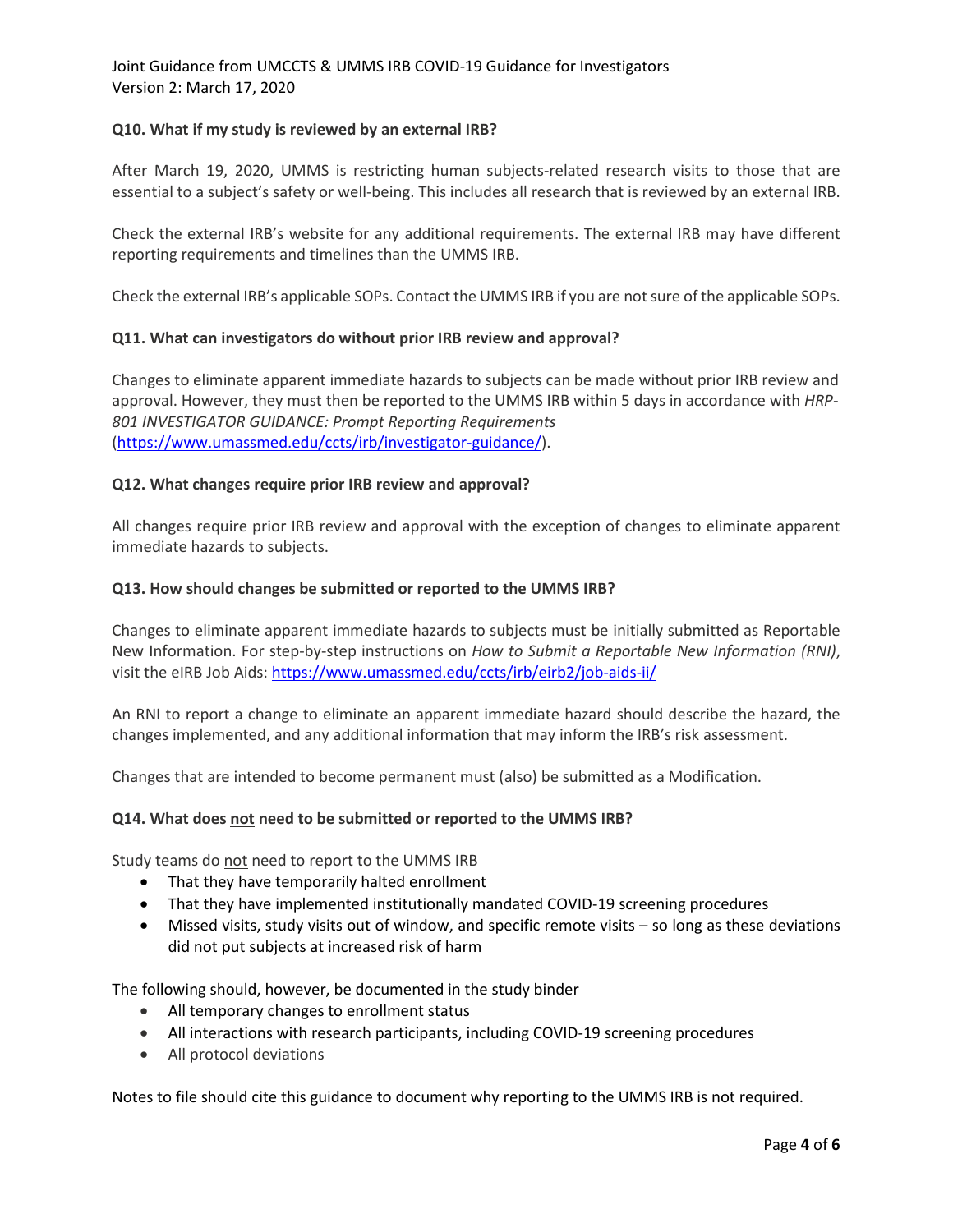# **Q15. Do back-up staff need to be CITI trained?**

Investigators should consider taking steps to add personnel with the appropriate skills and training as active study staff in eIRB and on delegation logs to ensure coverage.

Investigators may add personnel who have not yet completed online [CITI](https://www.umassmed.edu/ccts/irb/CITI-GCP/) training in human subjects research and, when applicable, good clinical practice (GCP). Relative to the date an individual is added as study staff in eIRB, the UMMS IRB will temporarily permit a 30-day grace period for back-up staff to complete required online [CITI](https://www.umassmed.edu/ccts/irb/CITI-GCP/) training.

### **Q16. What if the research has external funding?**

Investigators should alert their sponsors, program officers, and funders that after March 19, 2020, UMMS is restricting human subjects-related research visits to those that are essential to a subject's safety or wellbeing.

### **Q17. What if investigators are planning to conduct COVID-19 research?**

After March 19, 2020, UMMS is restricting human subjects-related research visits to those that are essential to a subject's safety or well-being.

Please contact the UMMS IRB and UMCCTS Office of Clinical Research if you are planning research that is related to COVID-19. Investigators are also advised to contact the Institutional Biosafety Committee.

# **Q18. How can study staff work on data securely from remote locations?**

Visi[t https://www.umassmed.edu/it/.](https://www.umassmed.edu/it/) UMass Med IT has a section devoted to *Tools for Working Remotely*.

#### **Q19. Are there any tools to document consent in writing remotely?**

[REDCap](https://www.umassmed.edu/it/services/research-technology/services/clinical-research-solutions/redcap/) supports this feature. [Secure email](https://www.umassmed.edu/it/security/send-secure-email-with-msome/) can be used to send scanned documents or pictures/photos of signed consent forms.

# **Q20. Are the IRB and Office of Clinical Research (OCR) offices open?**

UMMS IRB & OCR Offices are conducting operations remotely until further notice. This will likely result in increased response times, and we thank you in advance for your patience. Our electronic systems, eIRB, OnCore & TRAcs, all remain accessible via the web.

#### **Q21. Who should be contacted for questions?**

For IRB-related questions: [allison.blodgett@umassmed.edu](about:blank) or [irb@umassmed.edu](about:blank) For OCR-related questions: [danielle.howard@umassmed.edu](about:blank) or [clinicalresearch@umassmed.edu](about:blank)